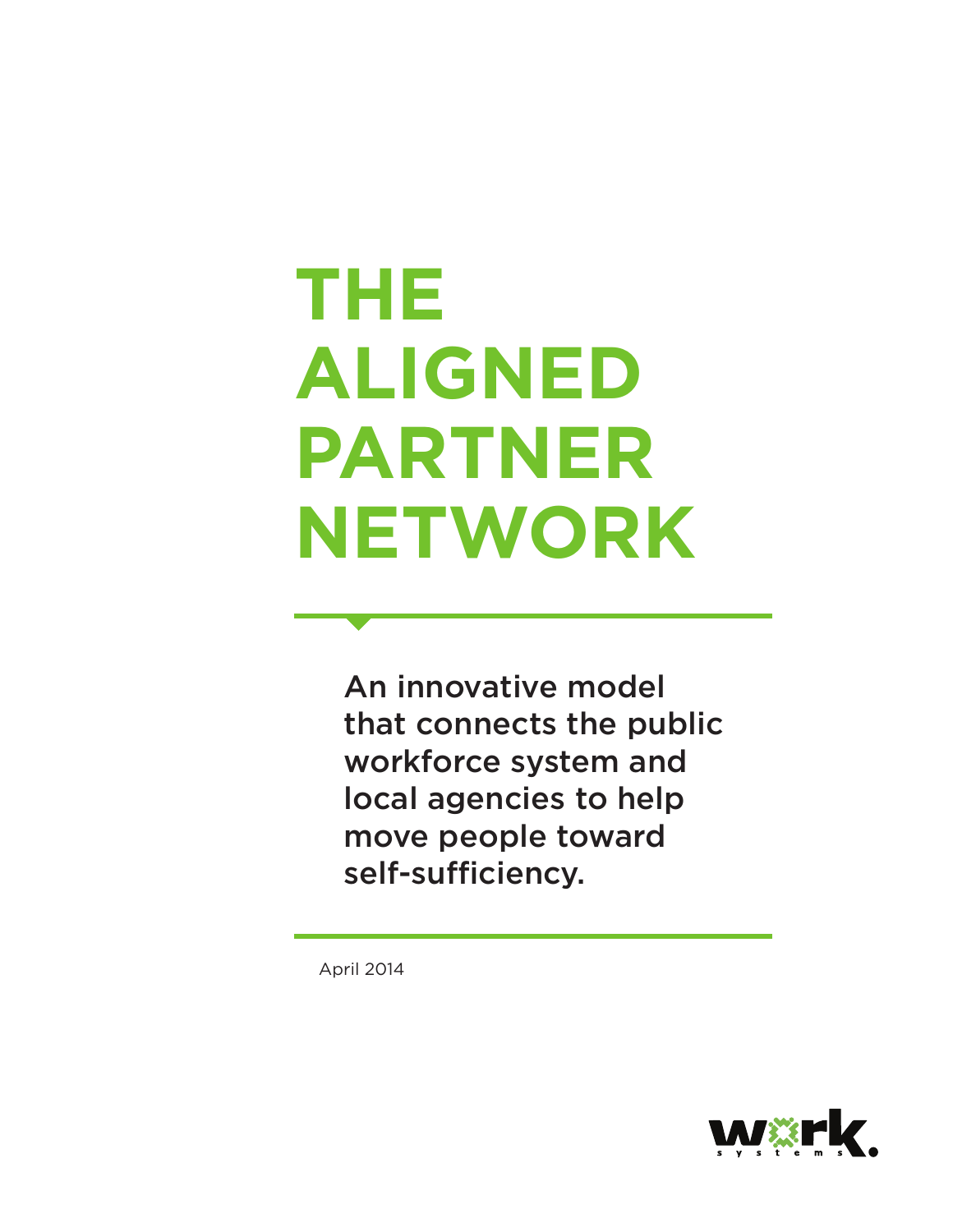# **Introduction**

**A prolonged period of economic volatility, skyrocketing need, and budget reductions left public agencies and non-profits unable to meet the demand for services that help people move toward self-sufficiency. Recognizing the growing expectation that more be done with less, Worksystems, Inc., the Local Workforce Investment Board for the City of Portland and Multnomah and Washington Counties, has invested funds, committed staff, and convened partners to align systems and resources for increased efficiency and better outcomes.** 

**The resulting Aligned Partner Network connects the public workforce system and local agencies to provide a coordinated progression of services that help individuals move into career-track employment. The Aligned Partner Network is comprised of more than 20 agencies that share a vision for strategic alignment and responsiveness to the community.** 

**This white paper will describe:** 

| • The policy and environmental factors<br>that called for alignment | p.2      |
|---------------------------------------------------------------------|----------|
| • The evolution of the Aligned Partner<br>Network model             | $p \, 4$ |
| • The model's partnership structure                                 | p. 5     |
| • Critical elements of the Aligned Partner<br><b>Network model</b>  | ip. 6    |
| • The model's success                                               |          |

# **Patrick Gihring**

*Director of Adult Workforce Services* pgihring@worksystems.org

# **Pam Hester**

*Senior Project Manager* phester@worksystems.org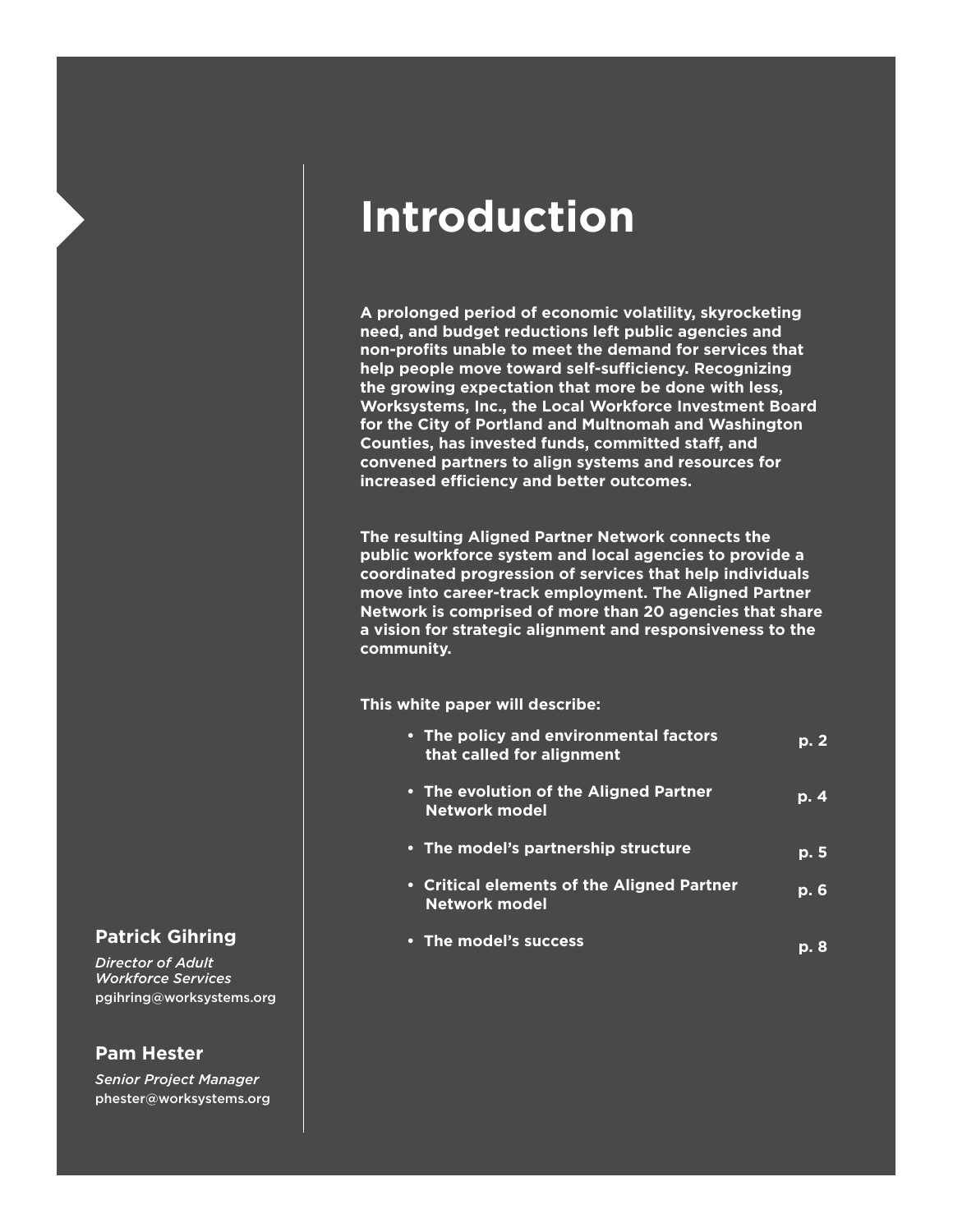<sup>1</sup> *A solution for social service and public agency partners that addresses the increasing need for services in an era of declining resources.*

The Aligned Partner Network (APN) is a community of agencies dedicated to helping participants find quality, living-wage employment and economic prosperity. The Network provides a strategic connection to the public workforce system that leverages each agency's expertise in a coherent progression of services and resources that move people into career-track employment. While economic factors provided the impetus to create the Aligned Partner Network, subsequent policy decisions and funding trends reinforced the need to expand this model.

# **Increased Need, Reduced Funding Drive Alignment**

According to recent census data, more than 96,000 people in the Portland Metro area are unemployed and there are thousands more who work full-time but can't make ends meet due to low wages, insufficient benefits, and few prospects for career advancement. In the Metro Area, 17% of the population works full-time and earns less than \$25,000 per year. Others face steep barriers to employment because of low literacy skills, criminal histories or lack of educational credentials.

During the last decade, the region saw a steep decline in resources available to combat poverty and move people to work, due in large part to shrinking federal resources. Between 2002 and 2012, TANF/public assistance funding was reduced by \$6.6 million, and community college funding went down \$90 million. Federal Workforce Program funding, which includes adult basic education, Wagner-Peyser, vocational rehabilitation, and Workforce Investment Act funding for adults, dislocated workers, and youth, decreased \$17.5 million.

The Aligned Partner Network provides a solution for social service and public agency partners that reduces duplication, increases effectiveness, and enables all parties to address collaboratively the increasing need for services in an era of declining resources.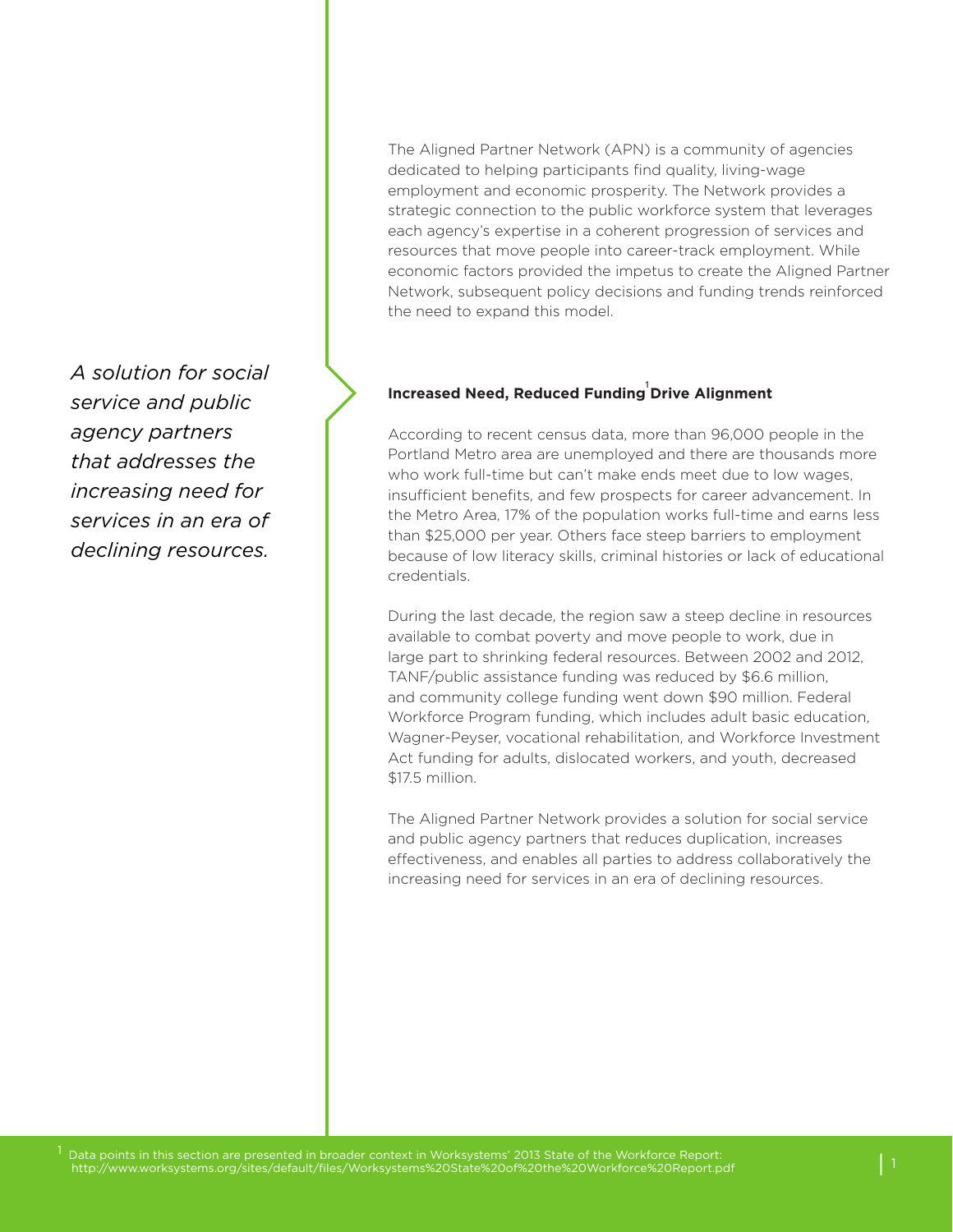# **Policy and Environmental Factors Call for Alignment**

# **Oregon's Need for Skilled Workers Creates Opportunity for Job Seekers with Barriers**

To address an increasing demand for middle-skilled workers who have an Associate's Degree or meaningful postsecondary certificate, Oregon's Governor John Kitzhaber championed the 40-40-20 Initiative. This ambitious goal calls for 40% of adult Oregonians to hold a bachelor's degree or above, 40% to hold an associate's degree or meaningful post-secondary credential, and all adult Oregonians to have a high-school diploma by 2025.

Meeting the demand for talent at the local level means finding creative ways to engage and incent adult workers to earn educational credentials. Efforts that assist job seekers who have barriers or who are low-income to earn industry-recognized credentials will both provide those individuals with career-track employment and benefit the local labor market. Creating a true path to employment opportunity and stability for these job seekers recognizes that this population may require intensive coaching and support.

# **Executive Order 13-08 Focus on Alignment and Integration**

Oregon's economic reality and workforce demands pointed state leadership toward the goal of resource alignment<sup>2</sup>. In July 2013, Governor Kitzhaber signed an Executive Order to re-charter state and local Workforce Investment Boards to play a greater role in aligning and innovating Oregon's workforce system. It states that part of the mission of a workforce board is to ensure that:

*[T]he workforce system is aligned, provides integrated services and makes efficient and effective use of resources to achieve better outcomes for businesses and job seekers.* 

The Executive Order focuses squarely on the importance of nonduplication of services, cost efficiency, and a coordinated, leveraged approach to workforce development, service delivery, and programs. It calls for convening private sector and public partners to leverage resources and achieve common outcomes. It also directs the workforce system to find efficient, cost effective solutions that allow more Oregonians to earn a living wage and Oregon businesses to be competitive. Worksystems and the Aligned Partner Network agencies are on the leading edge of this redesign effort.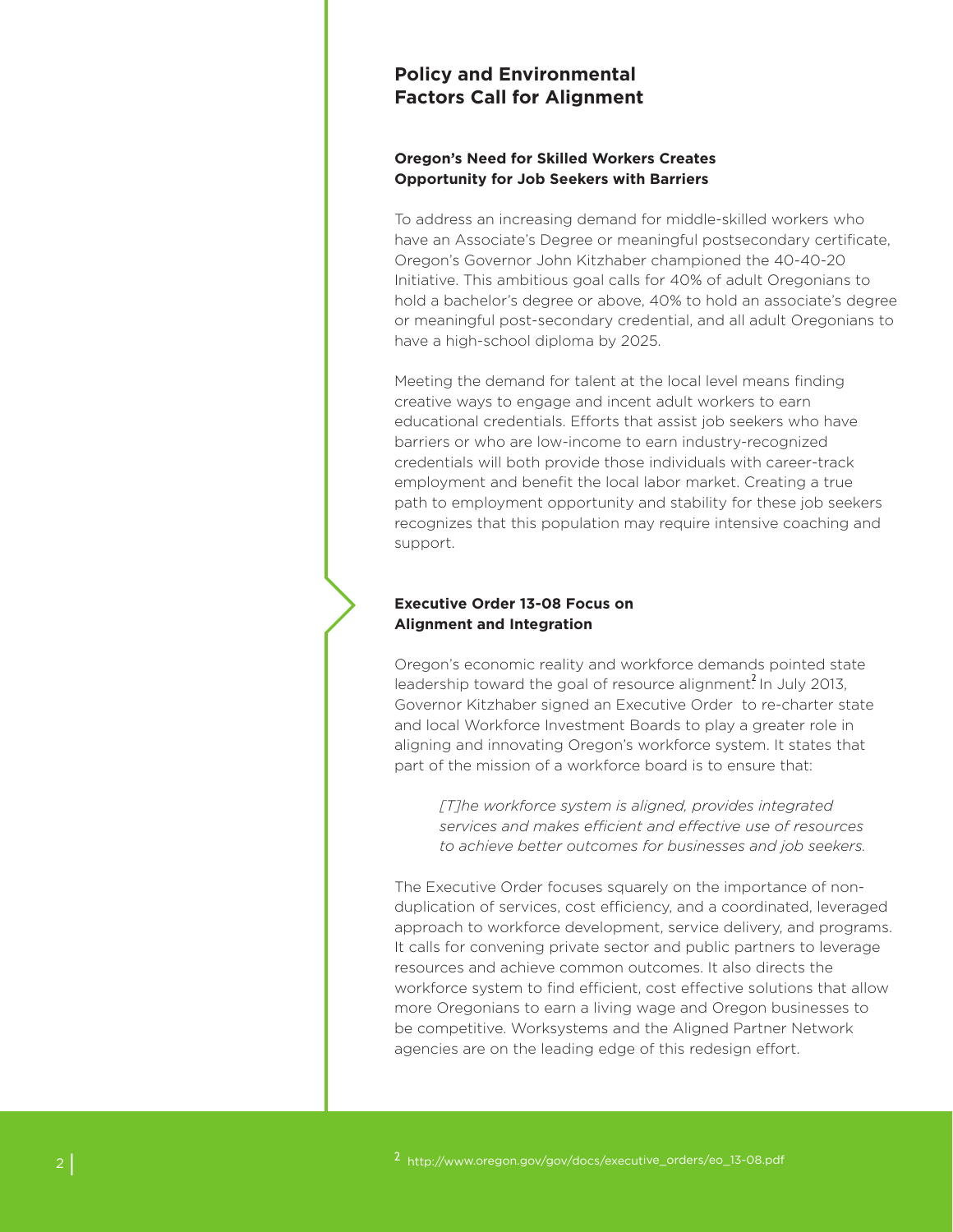*Two successful federal grant proposals incorporating the Aligned Partner Network model brought our community nearly \$7 million in resources serving more than 600 people.* 

#### **System Alignment Reflects the Efficiency that Funders Want**

Increasingly, funders seek to invest in community partner collaborations. This reflects funder understanding that as resources diminish, programs must strive to reduce duplication, focus on collective impact, and collaborate for better results. The Aligned Partner Network model offers an example of an established and working collaborative among deeply-rooted community-based partners and public agencies. The quality of this collaboration stems from a shared commitment and clear understanding of how each partner and agency supports that commitment. Deepened through mutual experience and continued collaboration, it stands out as a strong platform from which to implement a successful project.

• In 2012, The US Department of Labor (DOL) announced the Workforce Innovation Fund – a funding opportunity aimed specifically at aligning the workforce system with other major systems to achieve efficiencies, innovation and superior workforce outcomes<sup>3</sup>. Their goal was to identify replicable strategies for systemic alignment through rigorous evaluation by a third-party evaluation firm.

Worksystems was awarded \$5.5 million dollars from this fund to serve 500 metro area residents to implement a program design based on the Aligned Partner Network model and a Housing Works Pilot (see below). The program is driven by the premise that investment in workforce training activities for public housing residents will yield cost savings in the future as participants increase their income and decrease or eliminate their annual housing subsidy.

• In 2011, the US Department of Housing and Urban Development (HUD) released the Special Projects of National Significance (SPNS) funding opportunity through the Housing Opportunities for Persons with AIDS (HOPWA) program<sup>4</sup>. These three-year grants are meant to provide housing assistance and supportive services to low-income persons living with HIV/AIDS and their families. Key goals were better coordination and streamlined access to existing local services and resources for participants through community-wide strategies.

The Portland Housing Bureau was awarded a \$1.37 million SPNS HUD grant. Worksystems partnered on the submission, along with Cascade AIDS Project (CAP). This grant provided funds to CAP for career coaching, housing and supportive services, and paid for WorkSource facilitation of access to the public workforce system for enrolled participants.

Because the Aligned Partner Network is predicated on alignment, collaboration and strategic partnerships – principles increasingly sought by funders – it has offered a strong platform to bring competitive grant resources to our region in service of our local job seekers and system partners.

<sup>3</sup> See http://www.dol.gov/opa/media/press/eta/ETA20121237.htm for description and list of awardees.<br><sup>4</sup> See http://portal.hud.gov/hudportal/HUD?src=/press/press\_releases\_media\_advisories/2011/HUDNo.11-225 for description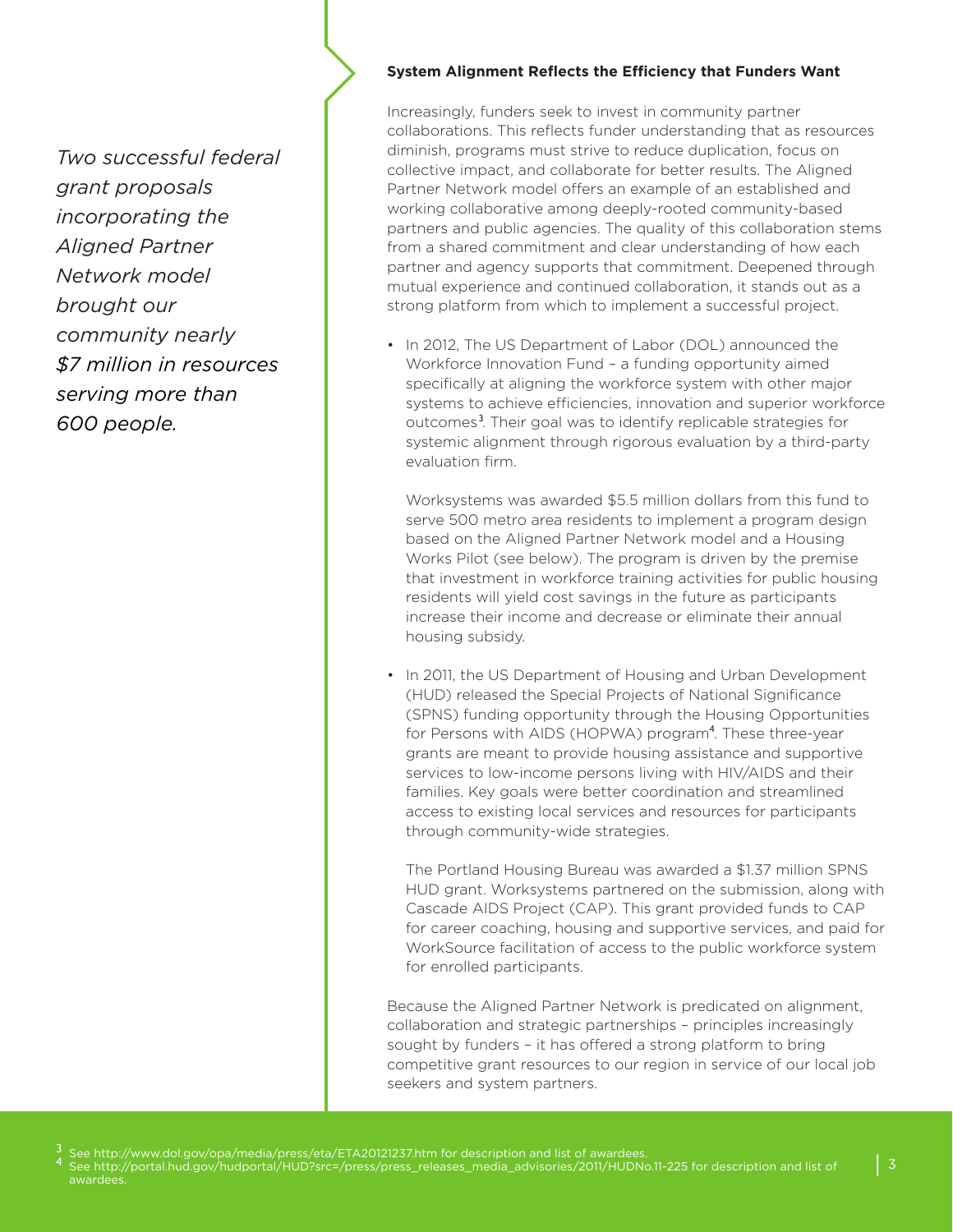# The Evolution of the Aligned Partner Network Model

Prior to 2008, the region's public workforce system – WorkSource Portland Metro (WSPM) – provided Workforce Investment Act (WIA)-funded case management for a small number of job seekers selected based on the presence of barriers to employment. During 2008, in response to budget reductions totaling 47%, Oregon eliminated WIA-supported case management.

A mandated integration of services with the Oregon Employment Department also resulted in a dramatic increase in numbers served at WSPM centers (from 2,444 in program year 2007 to 47,852 in program year 2008) and a service environment that de-emphasized individualized support and promoted universal access. Although this expanded services to a greater number of job seekers, the new structure was not as responsive to the needs of customers who need long-term, relationship-based case management. Nonetheless, the system remained committed to providing workforce development services to vulnerable populations.

Anti-poverty programs and agencies dedicated to moving clients off public assistance have an inherent interest in increasing the employability of their clients through education, training, and job search assistance. Worksystems and social service partners share the belief that income is the road out of poverty. This common ground between the public workforce system and social service partners represents a tremendous opportunity for collaboration and systems alignment.

With this in mind, Worksystems worked with Home Forward (Multnomah County's Housing Authority) and the Multnomah County SUN Anti-Poverty Program on separate pilot programs during 2009 and 2010. The programs aligned the expertise and capacity of community agencies with that of the public workforce system to



eliminate program siloes and serve common customers in a coordinated way.

The pilots proved to all partners that leveraging each other's strengths leads to better outcomes. Through Worksystems' coordination, the workforce system provided technical assistance to partner staff, targeted training resources, and articulated training pathways for shared clients. This enables community-based case managers, or Career Coaches, to focus on developing trusting relationships with clients and helping them access resources, stabilize housing situations, develop career goals, improve job readiness skills, and navigate public systems. This strategy worked: the pilots were highly successful (see results on page 9).

With a tested strategy that produced excellent results for participants, the Aligned Partner Network was born. It has since expanded to a network of more than 20 agencies serving nearly 1,400 individuals as of January 31, 2014.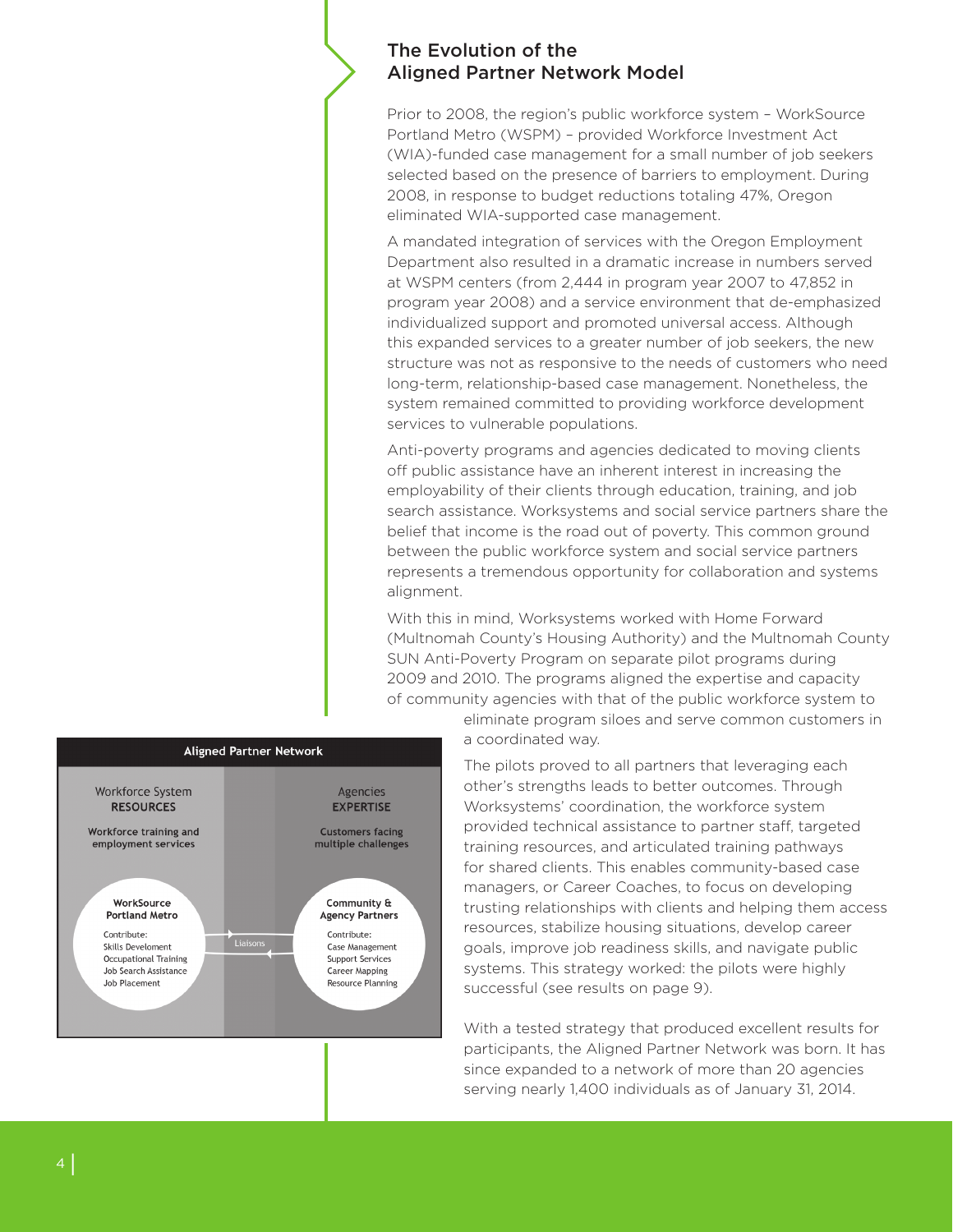# The Aligned Partner Network Partnership Structure

Each partnership in the Aligned Partner Network is between Worksystems and an agency that provides relationship-based, career-oriented coaching for their clients. Some agencies come to the partnership with a history of delivering services focused on helping clients to overcome barriers and obtain employment. Others enter the partnership with a social service delivery approach focused on helping people achieve housing stability, food security, mental health and/or achieve other life stability goal(s). To ensure alignment and a solid basis for collaboration, all Aligned Partner Network partners share the goal of self-sufficiency through employment and agree with the following principles behind the Network's service delivery approach:

- Job seekers with multiple barriers to employment are most successful at moving into jobs when they have individualized, relationship-based, long-term support from a dedicated Career Coach.
- The public workforce system, WSPM, has the tools and resources to train these job seekers to compete in today's job market, and to place them into career-track employment.
- Job seekers with challenges are most successful navigating the public workforce system when they have long-term, relationshipbased support.
- Employment outcomes are optimized when community-based organizations and public agency staff implement career coaching that helps participants develop career plans that use public system resources for job skill development and connection to employment.

With this mutual commitment to align services, a formal Memo of Understanding clearly outlines the following roles and responsibilities.

# **Defined roles and responsibilities provides key support to the Aligned Partner Network partnership structure**

#### APN Partner Agency agrees to:

- Designate staff members to provide intensive Career Coaching to targeted program participants.
- Ensure Career Coaches participate in regular training about the APN Model and WSPM products and services.
- Identify, enroll, and engage participants who are ready to move toward an employment goal.
- Facilitate the Career Mapping workshop for all job seekers interested in engaging in WSPM skill development activities.
- Facilitate individual career planning with each job seeker interested in engaging in WorkSource skill development activities.
- Provide ongoing career coaching, resource coordination, support services and transition support to participants served through WSPM.

#### Worksystems agrees to:

- Provide technical assistance to partners through WorkSource Liaisons who work with and train agency case managers.
- Provide technical assistance and access to a professional learning community through bi-monthly trainings with Career Coaches.
- Offer WSPM products and services for participants, including job matching and placement services.
- Set aside dedicated WSPM training resources for Aligned Partner Network participants.
- Deliver monthly participant-level data to support program development and effective career coaching.
- Convene with partner to evaluate partnership.
- Worksystems and APN Partner Agency agree to evaluate the partnership on a regular basis.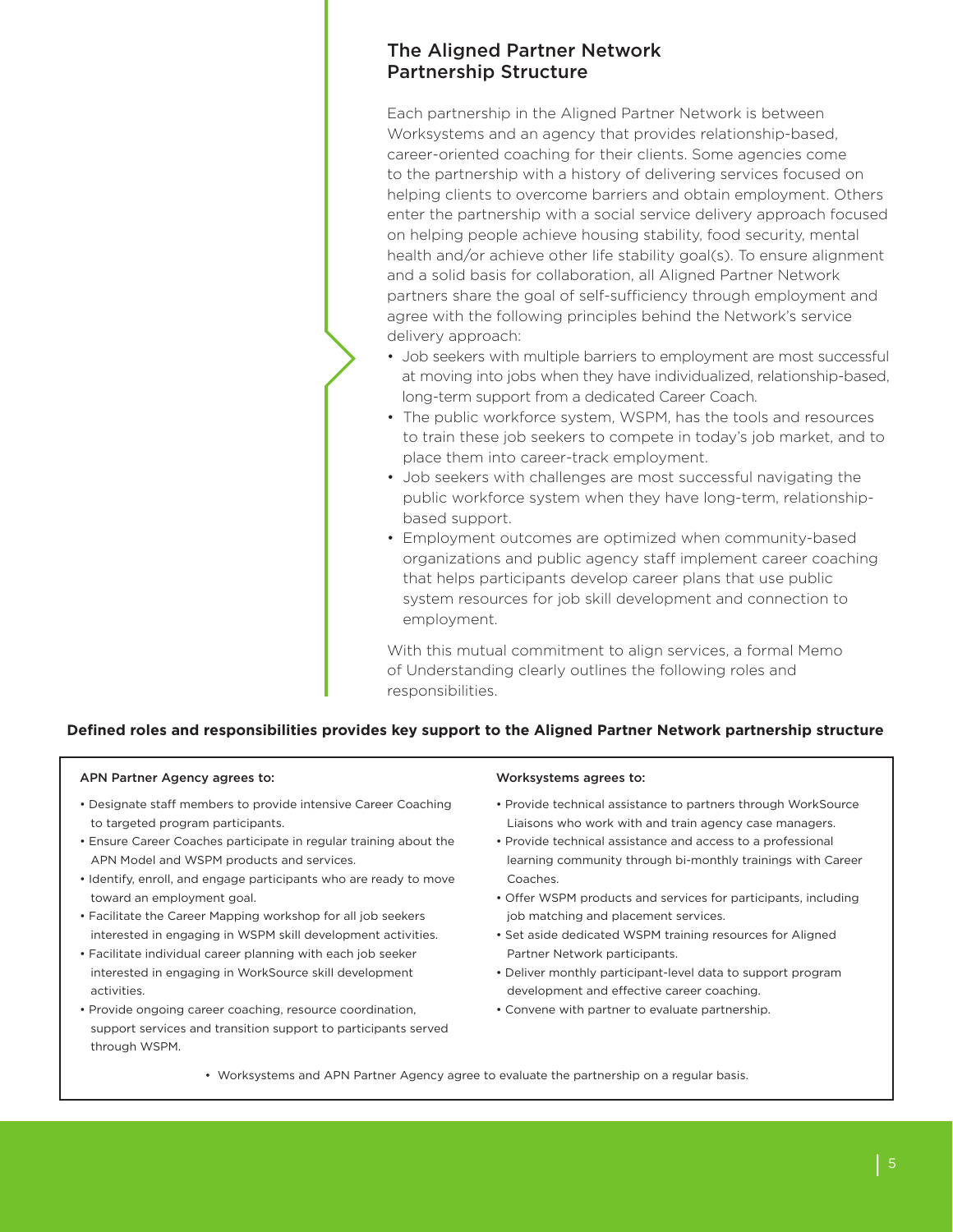*Worksystems invested system resources and partnered with local CBOs to collaboratively develop and implement services in all five WSPM Centers that meet the needs of this population.*

# Critical Elements of the Aligned Partner Network Model

#### **Career Planning and Resource Navigation Support**

The following elements support successful engagement in WSPM skill development services, giving participants a roadmap for training and job search activities, and identifying the resources necessary to succeed in training and their job search.

**Career Coaching** provides long-term, relationship-based guidance and coaching for participants. Career Coaches assist participants to develop an individualized career plan (see Career Mapping) that guides successful engagement in training and job search activities and increases client self-sufficiency. They are also the gateway to the Partner agency's support service dollars (if available).

Trained by WorkSource Liaisons, Career Coaches develop expertise in career planning and guidance, and in the navigation of the WSPM system and all of its resources. As participants engage in and pursue a customized progression of services at WSPM, Career Coaches follow up with participants to ensure they are attending scheduled activities, troubleshoot problems, and help participants adapt career plans as skill development needs arise or change.

**WorkSource Liaisons** hold the APN model together. Charged with providing training and technical assistance to Career Coaches, they teach them to use the Career Mapping process and inform them about WSPM products and processes, including new services or resources. Liaisons meet regularly with Career Coaches to review participant career plans and offer advice on next steps, and provide technical assistance.

**Career Mapping** emerged as a best practice through a 5 collaboration among Worksystems and community partners. When a participant has a threshold level of life stability and motivation to pursue employment, the Career Coach facilitates Career Mapping. During this process, the participant and Career Coach identify the participant's strengths and capacities, set short- and long-term career goals, develop concrete strategies for meeting these goals, and identify resources needed to reach their goals. Resources may include those provided by the partner agency, at WorkSource Portland Metro, and in the community.

**Career Planning** is based on the Career Map. It is revisited and updated as the participant reaches milestones and meets goals. The plan is shared with a WorkSource Liaison.

5 A USDOL-funded 2006 report entitled *Career Mapping for Disadvantaged Job Seekers*, asserts that highly barriered individuals who undergo the person-centered Career Mapping process "have better insight and awareness about their strengths, gifts, and capabilities and are better prepared to identify initial job goals meeting their profile and preferences." The tool was developed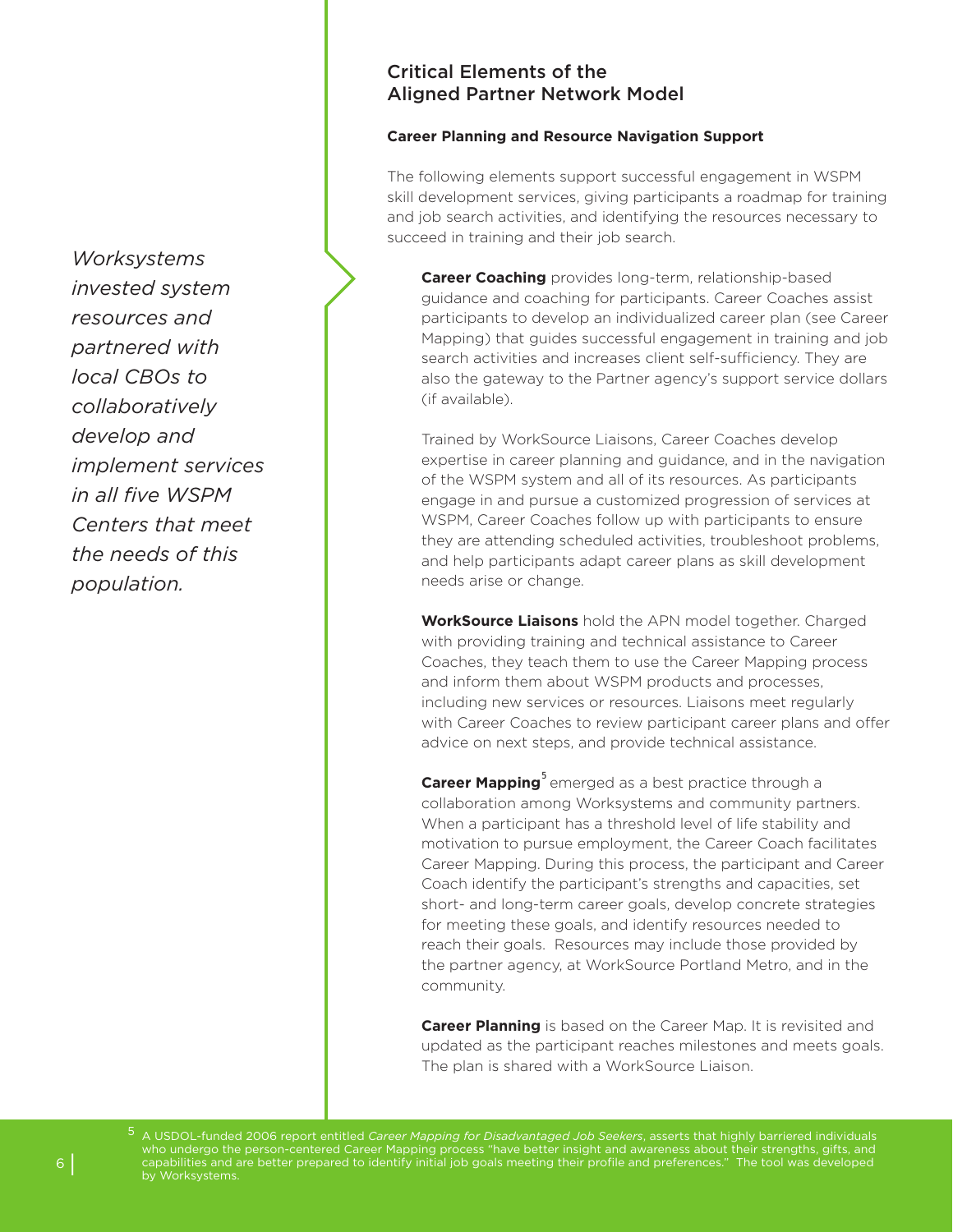#### **WorkSource Portland Metro Services and Dedicated Resources**

Driven by a career plan and coaching about what to expect when arriving at WSPM Aligned Partner Network, participants have access to services for different skill levels, work histories and career goals, including:

**Dedicated Training Service Resources:** As participants move through their career plans toward employment, training may be required to qualify for targeted jobs.

*Credentialing Programs*: WSPM Scholarships support classroom training that leads to industry-recognized certification. Worksystems devotes more than one-third of its annual training budget for use by Aligned Partner Network agencies and participants.

*Connect to Work Experience*: This service, which is available only to APN participants, helps individuals build work histories through quality, short-term work experiences (internships) that align with their career plans.

*On-the-Job Training (OJT)*: A WorkSource-negotiated permanent job placement that helps participants overcome experience and skill deficits by reimbursing employers for up-front training costs of new workers.

**WSPM Job-Matching and Placement Services:** When APN customers are ready to look for work they can access a variety of supports that match to their needs.

*Job Matching and Referral*: WSPM has longstanding partnerships with many area businesses that hire job candidates referred from WorkSource. Some WSPM staff are dedicated to matching job seekers to employment in healthcare, IT/software and manufacturing industries.

*Connect to Work*: This provides specialized job placement services for people with criminal histories, offering support and focusing on relationships with second-chance employers.

*Connect to Work for English Language Learners*: Staff provide specialized job placement services for English language learners.

*Connect to Careers:* Provides person-centered job development for job-ready, career-oriented candidates. Job Developers are vested with hiring incentives to address skill gaps and overcome stigmas to employment. This WSPM service is available only to Aligned Partner Network participants.

**WSPM Workshops and 1:1 Services** are offered in the region's five WSPM Centers. They help prepare customers to:

- o Develop a high-quality resume
- o Have a successful job interview
- o Use social media in a job search
- o Use computers in a workplace
- o Develop a professional network
- o Research training and credentialing options
- o Learn English job search vocabulary and U.S. employment practices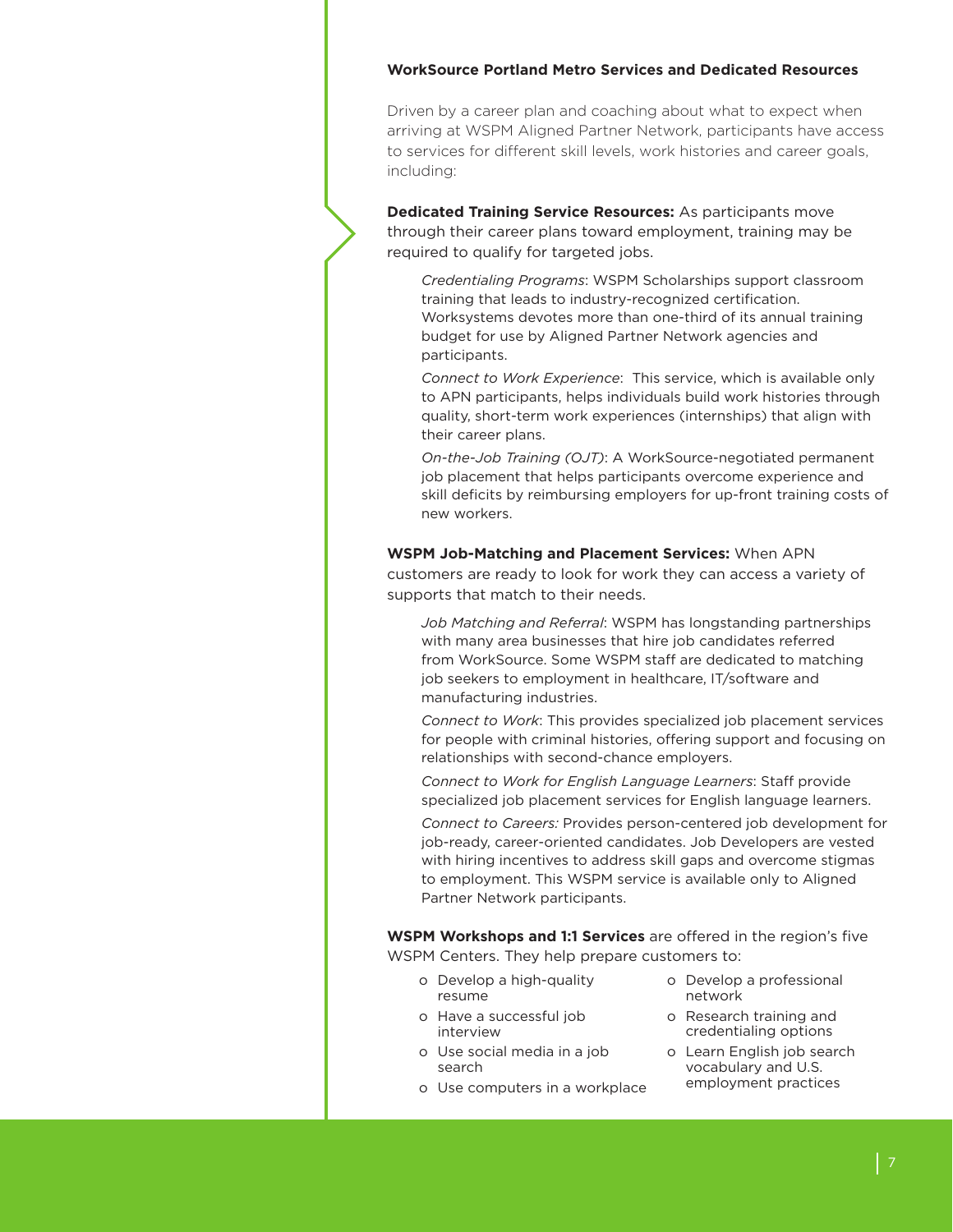# Results from the Aligned Partner Network

Since 2009, nearly 1,400 participants have been served through the Aligned Partner Network model, and partnerships continue to grow. The Network's two pilot projects yielded results for job seekers and systems that paved the way for further development of APN.

# 6 **The Action for Prosperity Pilot**

In 2009, Worksystems and Home Forward targeted workforce and housing resources to participants in Multnomah County's system of anti-

poverty programs in a pilot called Action for Prosperity (AFP). The goal was to help stabilize families and move participants toward self-sufficiency by layering housing support from Home Forward, wraparound services and career coaching from Multnomah County, and workforce training from Worksystems to create an individualized progression of services.

Of the 287 AFP pilot participants at the start of the program, 9% were employed and 87% were living below 125% of the federal poverty level. At exit, 55% were employed; twelve months later, 61% were employed. Multnomah County found that despite very difficult economic circumstances, the housing and employment outcomes produced by AFP were sustained twelve months after the termination of services; and the high success rate of this program during difficult economic times bodes well for future program participants when the economy improves.

#### Results for 287 participants:

- o WSPM Workshops and 1:1 Prep. Services attended: **218**
- o WSPM On-the-Job and/or Classroom- Based Vocational Training completed: **129**
- o WSPM Internships: **53**
- o Obtained and Retained Employment: **61%**

# **The Housing Works Pilot**

In 2010, with a grant from the Paul G. Allen Family Foundation, Home Forward partnered with Worksystems to move very low-income participants into career-track employment in health care and office positions using a holistic approach to service delivery. In addition to providing services to this population, the Housing Works pilot demonstrated a cost-efficient model for helping long-term recipients of public subsidies move toward selfsufficiency. The program offered Home Forward residents an array of coresourced workforce services, sectorbased training, and other supports to move them into living wage jobs.

The model incorporated the critical APN elements including the WorkSource Liaison, leveraged training resources, and career coaching. Outcomes of the Housing Works Pilot were dramatic, including increased wages and employability for enrolled Home Forward residents. Of the 33 participants completing training, 22 attained new employment. Moreover, the average household income for participants increased by \$15,567, or 112%. The effect of those income gains extended well beyond the family by reducing annual housing subsidies by an average of \$4,877. Four participants ended their housing subsidies, and one of these four became a homeowner. The program proved a highly efficient use of public funds that offers hope for families and savings for the public.

#### Results for 33 participants:

- o Participation in WSPM Workshops and 1:1 Preparatory Services: **114**
- o WSPM On-the Job and/or Classroom-Based Vocational Training completed: **19**
- o WSPM Internships: **13**
- o Average Household Income at Entry: **\$13,899**
- o Average Household Income at Exit: **\$29,466**





# **The Housing Works pilot demonstrated the model's ability to significantly increase household income.**



*12-Month Follow-Up Report*. Available at http://bit.ly/1rGySDV and http://1.usa.gov/1dwBznG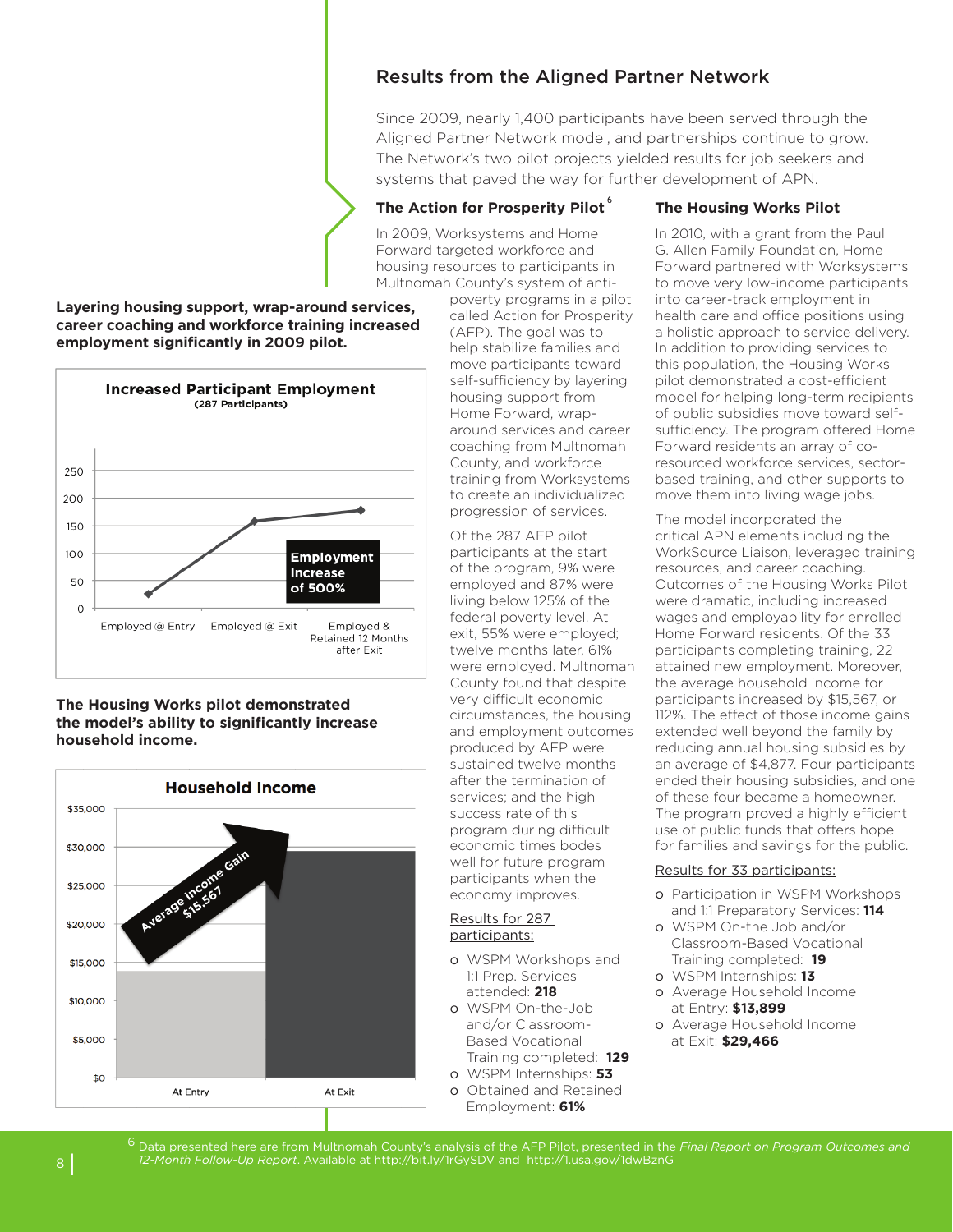*Worksystems devotes more than one-third of its annual training budget for use by Aligned Partner Network agencies and participants.*

# **New and Expanding APN Partnerships**

With a record of success, this model enjoys continued support from existing APN agencies and attracts new partners. Some examples include:

- The Aligned Partner Network pilot with Multnomah County yielded tremendous and lasting results. This partnership continued beyond the pilot year and its systemic alignment has served 692 individuals to date.
- In 2013, the City of Portland and Portland Development Commission aligned their \$1.1 million in Economic Opportunity Initiative resources with the Aligned Partner Network model. This city initiative had been funding case management-based workforce development programs since 2003. Now known as the Economic Opportunity Program (EOP), administered through Worksystems, the seven funded EOP projects use tools such as Career Mapping, and use the public workforce system as the foundational workforce training and job attachment vehicle for their participants.
- In 2012, Washington County Community Corrections (WCCC) began an Aligned Partner Network partnership to move parolees into career-track employment. Initial grant-based funding dried up in September 2013. When Oregon State Legislature's House Bill 3194 authorizing additional money to WCCC for the biennium passed the Oregon Legislature, WCCC identified involvement in the Aligned Partner Network as a key strategy to reduce recidivism. The partnership re-launched in January 2014.

# Workforce System Improvements: Innovating to Serve Partners

The success of the model is measured in more than participantlevel outcomes. Partner agencies, including WorkSource, have experienced innovation and improvements in service delivery. For example, job seekers from Aligned Partner Network agencies often needed support to overcome barriers like criminal histories, low English language proficiency, low basic skills or histories of substance abuse. Worksystems invested system resources and partnered with local CBOs to collaboratively develop and implement services in all five WSPM Centers that meet the needs of this population. As most of these services are available to the general public, innovations that originated from the APN are benefiting the larger community.

The development of similar services is ongoing, thanks to open conversations between WorkSource Liaisons, Career Coaches, APN agency managers, and Worksystems staff. This dedicated effort toward continuous improvement increases the reach of the Aligned Partner Network model. By harnessing the expertise and resources of public agencies, community organizations, and the public workforce system, the Aligned Partner Network provides a coordinated and coherent progression of services that will continue to assist people to move into career track employment for years to come.